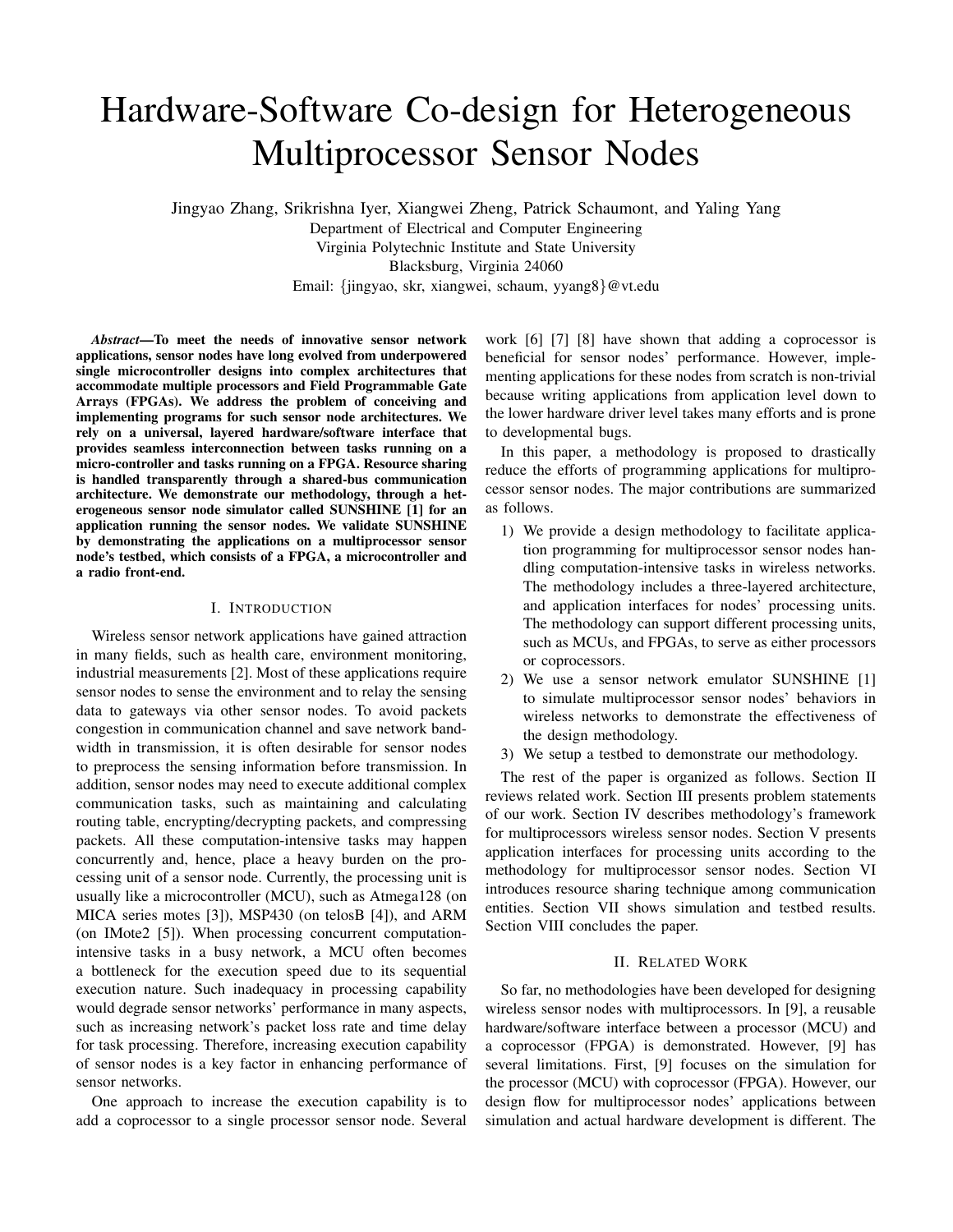details of the design flow are introduced in Section V. As a result, more development efforts and actual hardware evaluations are needed. In this paper, we run and evaluate applications on both single processor and multiprocessor sensor nodes using our design methodology. In addition, [9] does not consider wireless sensor network environment.

V. Handziski et al. [10] present TinyOS [11] three-layered hardware-abstraction architecture for wireless sensor network design. The architecture separates sensor nodes' drivers to three distinct layers: Hardware Interface Layer (HIL), Hardware Adaption Layer (HAL), and Hardware Presentation Layer (HPL). HIL is the topmost layer that provides hardwareindependent interfaces for programming sensor nodes. HAL is the second layer that represents "platform-specific" driver. As the intermediate layer between HIL and HPL, HAL provides general platform interfaces for HIL while using the interfaces of device drivers provided by HPL. HAL serves as a bridge between actual hardware driver and general purpose (hardware-independent) programming interfaces. It translates the upper layer's commands to hardware driver at compile time. Meanwhile, it responds to hardware requests (interrupts for example) at run time. HPL, which is responsible for device drivers of specific components, deals directly with hardware components. As mentioned above, HPL encapsulates hardware drivers and provides general components' interfaces to its upper layer HAL. Using three-layered architecture framework prevents programmers to deal directly with hardware drivers.

Even though [10] provides a practical architecture for designing sensor network applications, it only considers single processor (MCU) sensor nodes. Our work provides a methodology for application designs on multiprocessor sensor nodes.

CoMOS [8], an operating system for programming sensor nodes equipped with multiple and heterogeneous processors, is implemented to support programming the coexistence of ARM processor, MSP430 processor and wireless transceivers on a platform. However, CoMOS has several limitations. First, it only supports programming ARM7 and MSP430 processors. It cannot fit in a general multiprocessor platform with different processing types. Furthermore, CoMOS does not support methods for programming FPGA processors. Since both ARM and MSP430 processors run applications in serial, their programming schemes are similar. Both of them can use C language to program. However, FPGA, an integrated circuit, runs tasks in parallel and is configured via logic blocks to execute relevant applications. Hardware programming language such as VHDL, Verilog or GEZEL [12] is needed to program FPGAs. Hence, the programming scheme on FPGA is totally different from programming scheme on software related processors such as ARM, and MSP430.

Our methodology, which supports programming both software related and hardware related processors on a platform, is provided to solve this limitation.

# III. PROBLEM STATEMENTS

To have an intuitive illustration for multiprocessor sensor nodes, an example of a multiprocessor sensor node's functional



Fig. 1. An Example of A Multiprocessor Sensor Node's Functional Blocks

blocks is provided in Fig. 1. To easily control radio and other peripherals, the processor is usually a MCU. The coprocessor can be either a MCU or a FPGA according to the requirements of different network applications. A communication bus is connected between processor and coprocessor to carry out their mutual communications. Since both processor and coprocessor have their own clock systems, the two units run independently at different clock frequency domains. Consequently, a handshake communication protocol should be provided to synchronize the two processing units before exchanging packets between each other. As shown in the figure, the radio on the sensor node is also connected and controlled by the processor via the communication bus. Therefore, the processor needs to make resource arbitration between the radio and the coprocessor. In addition, both processing units have their own program interfaces so that different software binaries can be loaded on the corresponding processors. The binaries can be stored in their own memories (RAM or flash). Each processing unit also has I/O ports to connect to its peripherals, such as LEDs, and sensors.

Based on the discussions above, programming such multiprocessor nodes' applications is non-trivial. To solve this problem, we propose our methodology to reduce efforts for programming multiprocessor nodes' applications.

#### IV. METHODOLOGY'S FRAMEWORK

In this section, we discuss the three-layered architecture of our methodology's framework for multiprocessor sensor nodes. The objective of designing the layered architecture is to provide flexibility and modularity for multiprocessor nodes' software drivers.

Each component, such as processor, radio, LEDs and other peripherals, on the sensor node has its corresponding threelayered architecture. For multiprocessor sensor nodes, the drivers for radio and processor's peripherals follow TinyOS' three-layered architecture [10]: Hardware Presentation Layer (HPL), Hardware Adaption Layer (HAL), and Hardware Interface Layer (HIL). The communication between processor and coprocessor of sensor node should follow our architecture design which also includes three layers: Channel Presentation Layer (CPL), Channel Abstraction Layer (CAL) and Channel Interface Layer(CIL). The architecture is shown in Fig. 2.

The bottom layer CPL directly interacts with the actual sensor node's communication bus, as well as provides software interfaces to its upper layer, CAL. Specifically, CPL provides physical-level drivers of standard communication protocols, such as SPI, UART, and parallel. CPL takes care of hardware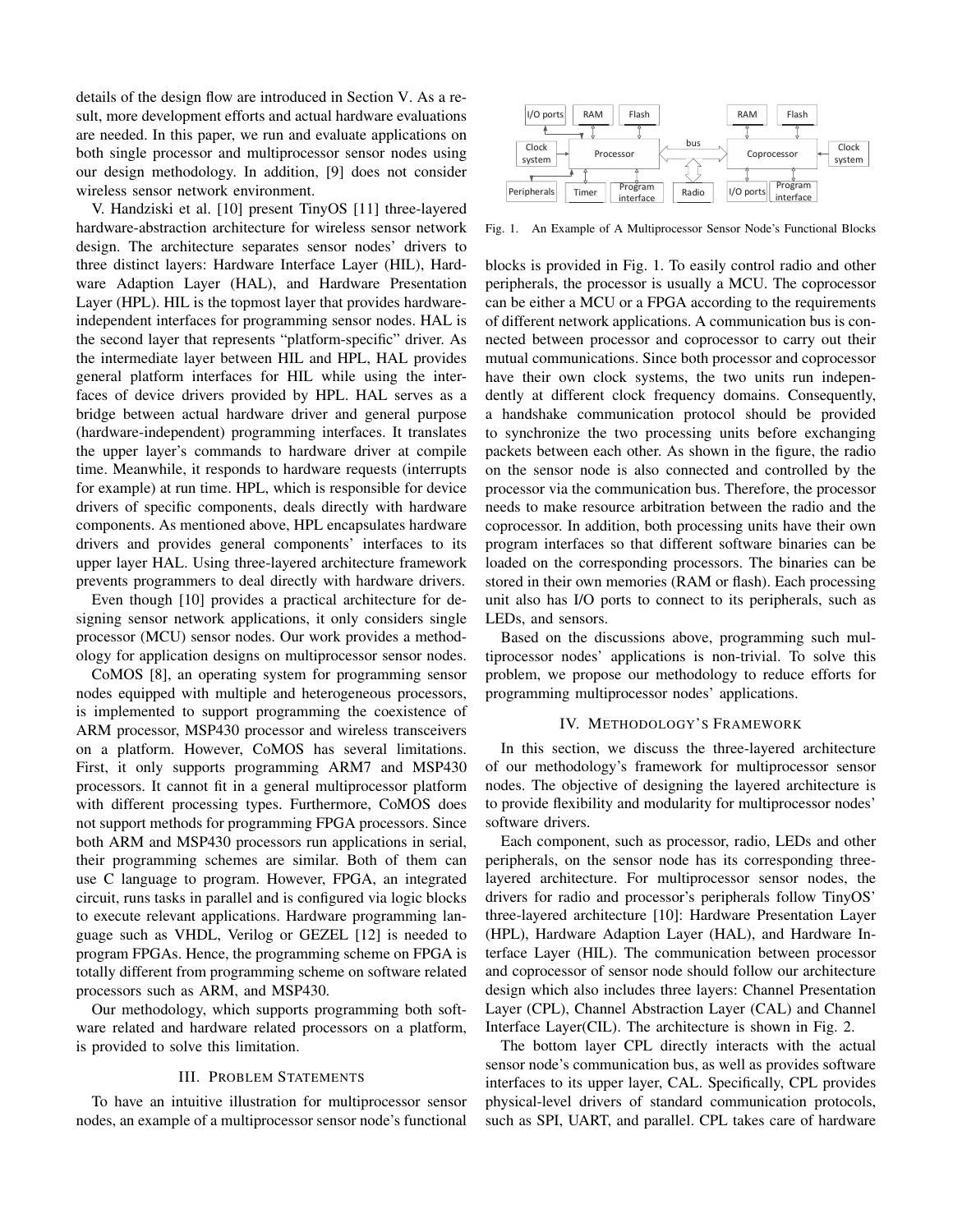

Fig. 2. Three-layered Architecture for Multiprocessor Sensor Nodes

pins' connections among one communication master and one/ multiple communication slaves so that processor, coprocessor, and radio can interact with each other. CPL layer passes all the packets received from other entities via the communication bus up to CAL layer. CPL layer can also send data passed from CAL layer to other entities via the communication bus.

The middle layer CAL is in charge of initiating and terminating communications between processor and coprocessor based on a two-way handshake protocol. The two-way handshake scheme is implemented in CAL layer. To start communicating with the other processing unit (either processor or coprocessor), one processing unit (unit A) sends out a request message through the communication bus. After getting the request message, if the other processing unit (unit B) is ready to start communication, it sends back an acknowledgement packet. Otherwise, unit B keeps executing its own task and ignores the request. Upon sending out the request message, unit A starts a timeout timer and waits for the acknowledgement packet from unit B. If unit A gets the acknowledgement packet within the timeout, the communication handshake succeeds. Unit A then starts exchanging packets with unit B. If no acknowledgement packet is received within the timeout, unit A retransmits the request message to unit B. After packets exchanging between the two processing units, unit A sends a finish message to unit B to release the processing unit from executing the communication tasks. Once the packet exchanging process starts, CAL layer passes all the received packets to CIL layer.

The upmost layer CIL provides interfaces for network applications running on processors/coprocessors. CILs of both processors and coprocessors provide platform independent interfaces. The interfaces provided by HIL for different network applications can be used for different hardware platforms. To be specific, once handshake succeeds, CIL layer gets packets from CAL layer, and relays the packets up to network applications.

Based on the three-layered architecture, interactions between processor and coprocessor are hidden to application programmers so that programmers only need to consider the design of the application itself. Programmers do not need to consider the nature of processors/coprocessors when executing interactions.

In addition, from the hardware drivers' development perspective, for sensor nodes using the same hardware configurations, the implementations of the three layers do not vary for different applications. For sensor nodes using different communication protocols, only CPL layer needs to be modified. This reuse of code consequently enhances the reliability of software drivers for multiprocessor sensor nodes. Also, the distinct layered architecture makes the software drivers flexible.

# V. APPLICATION INTERFACES

The architecture of the methodology's framework introduced in Section IV is implemented as layered functional blocks. The implementation includes interfaces for applications over FPGA coprocessors and interfaces for applications over MCU processors and coprocessors. In the following, we discuss the design details of these application interfaces.



Fig. 3. GEZEL's Design Flow

# *A. GEZEL-based Application Interfaces for FPGA Coprocessors*

Based on the layered architecture, we design application interfaces for FPGA coprocessors using GEZEL [12].

*1) GEZEL Introduction:* GEZEL is a language that can be used to program FPGAs. It includes a simulation kernel and a cycle-accurate hardware description language. GEZEL's design flow is shown in Fig. 3. GEZEL supports two ways to describe functional modules: ipblock and datapath. An ipblock is a blackbox where the detailed functions of a module are implemented via predesigned library blocks written in other languages, such as VHDL. The datapath, on the other hand, describes the detailed internal activities of a module down to register transfer level using the native GEZEL language. In simulation, the simulation kernel links ipblocks used in the codes to their corresponding library blocks through GEZEL compiler. When running simulation, the simulation kernel together with the library blocks interprets datapath at cycle level. Based on this scheme, the hardware components' behaviors can be accurately emulated. For implementation on actual hardware, the GEZEL code translator can translate GEZEL codes to VHDL codes. Specifically, via GEZEL code translator, different ipblocks are linked to corresponding predesigned VHDL codes, while datapths are translated to auto-generated VHDL codes. Using corresponding FPGA design tools, the generated VHDL codes are then compiled to binaries that can be loaded onto actual FPGAs.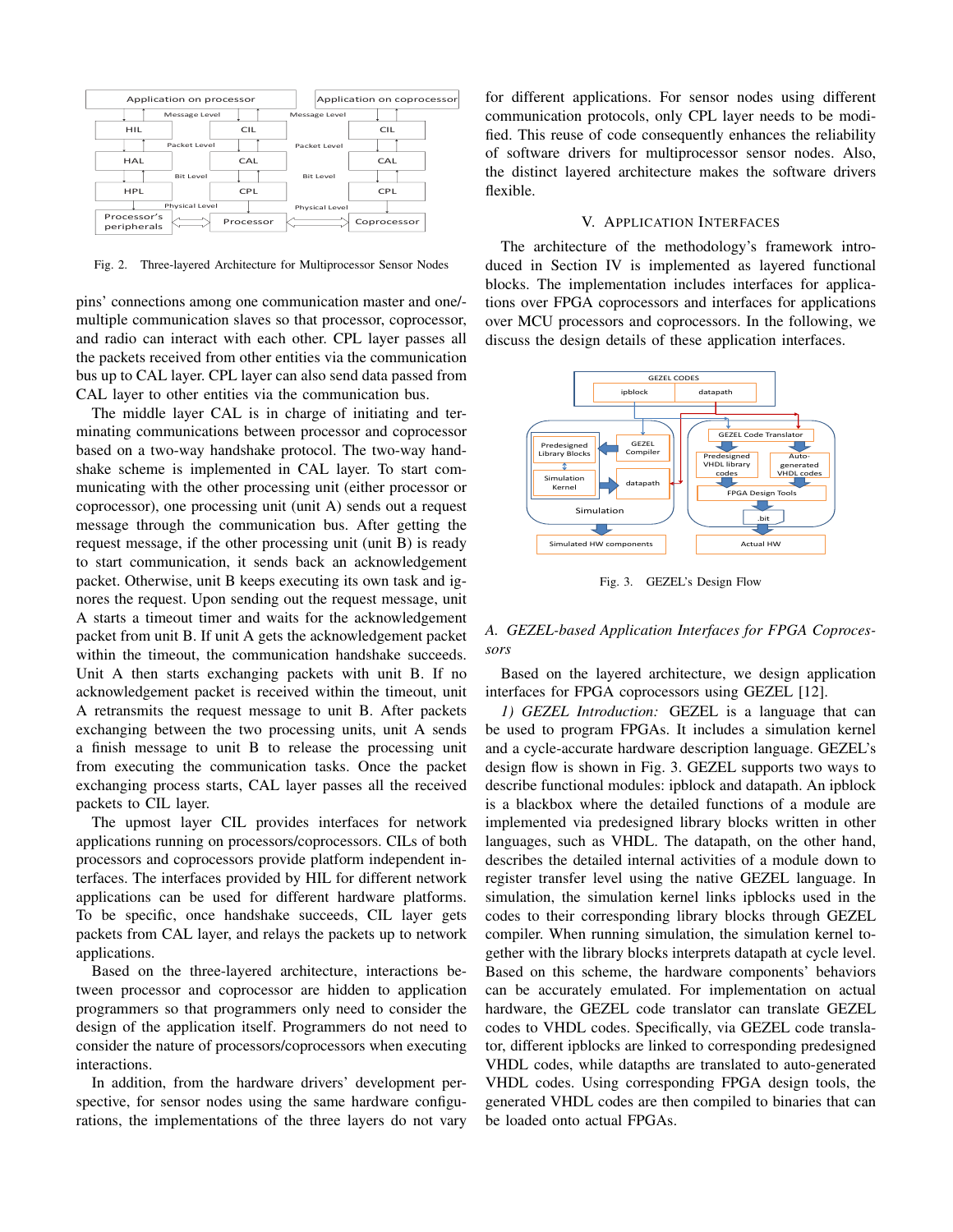One advantage of writing applications in GEZEL is that the applications can be simulated in network environment using SUNSHINE, a cycle-level accurate simulator for sensor networks. Applications written in GEZEL, hence, can be quickly and accurately evaluated even without actual hardware platforms. In addition, the VHDL codes generated by GEZEL code translator can be synthesized to binary images which can be loaded onto actual hardware. Thus, to minimize the time and cost for design and deployment for wireless sensor network applications, it is desirable to implement multiprocessor sensor nodes' applications in GEZEL. Therefore, we provide an interface for developing coprocessor's applications using GEZEL language.

*2) Application Interfaces for FPGA processors:* While using GEZEL to program FPGA coprocessors saves development time, GEZEL-generated VHDL codes may not be as efficient as directly designed VHDL codes. Due to the restricted resources of sensor nodes, this efficiency issue cannot be ignored. To solve this challenge and balance the tradeoff between design efforts and code efficiency, we leverage the following features of GEZEL to implement our layered architecture framework.

To generate efficient implementation codes for FPGA coprocessor, we let applications be written as datapaths using GEZEL's native language, while we build our three-layered architecture framework using GEZEL ipblocks that are linked to efficient VHDL libraries provided by us. When compiling applications, GEZEL code translator translates the application itself, which is written in datapath, into VHDL codes and then links the ipblock-based three-layered architecture referenced by the application to the corresponding VHDL programs predesigned by us. Based on this mechanism, application design efforts are minimized, while the application efficiency for FPGA coprocessors is improved.

Fig. 4(a) shows the application interfaces for a FPGA-based coprocessor. The application uses ipblocks of our three-layered architecture, a.k.a., CPL, CAL and CIL. The application itself is programmed as a datapath inside the HW APP component. Interactions between each layer are achieved via each layer's corresponding input/output signals, such as "valid", "din", and "ack", as shown in the figure. Based on these application interfaces, developers only need to focus on implementing the computation-intensive tasks of network applications, because the communication bus functionalities are already implemented inside CPL, CAL and CIL ipblocks. This separation of implementation methods of application interfaces ensures a good balance between easy-development and code efficiency.

# *B. Application Interfaces for MCUs*

The CIL interface contains four commands, init(), send(), recv() and release(). Command init() is used to initialize packet transmission protocol. Commands send() and recv() are in charge of sending and receiving a packet via the communication bus between processor and coprocessor. After packets exchange, command release() should be called to release the communication process. This CIL interface can be



Fig. 4. (a) Application Interfaces for FPGA Coprocessors. (b) Examples of Application Interfaces for MCUs

combined with other TinyOS interfaces to implement sensor network applications.

Software codes for CAL layer implement the communication handshake protocol described in Section IV. Codes for CPL layer implement communication drivers for the specified hardware. Different from TinyOS HPL communication bus drivers that only contain one communication slave, software codes in CPL layer consider multiple communication slaves because both the coprocessor and the radio are communication slaves for the processor. Codes for CAL and CPL layers are hidden to network applications. It is the compiler's job in TinyOS to compile the network applications together with the three-layered codes to software binaries that can be loaded to actual MCUs. Based on this framework, different MCUs can be served as processors/coprocessors with ease.

To provide an intuitive illustration for MCUs' application interfaces, two interfaces: "send()" and "recv()" are shown in Fig. 4(b) as examples. If a network application (APP) needs to send out packets to other communication entities via the communication bus, it only needs to issue a "send()" command via our designed "ChannelPackets" interface in CIL layer. The command is translated to "blocking\_send()" in CAL layer which takes care of the handshake mechanism between communication entities. Then, the command is passed to CPL layer as "hw\_send()" that directly interacts with the actual communication bus. The "recv()" command follows the same procedure and layered architecture. The application adopts "recv()" command in "ChannelPackets" interface. When receiving packets from the communication bus, the received packets pass through interfaces of the three layers to topmost network applications so that the application can read the data without concerning lower levels' working mechanisms.

#### VI. RESOURCE SHARING

Upon designing application interfaces for different processing units, resource arbitration is proposed to facilitate interactions among processor, coprocessor and radio. We leverage the resource arbiter of TinyOS to make processor, coprocessor and radio work coordinately via communication bus. Since radio and coprocessor of a multiprocessor sensor node share the same communication bus with the processor, the processor needs to make arbitrations between the two components when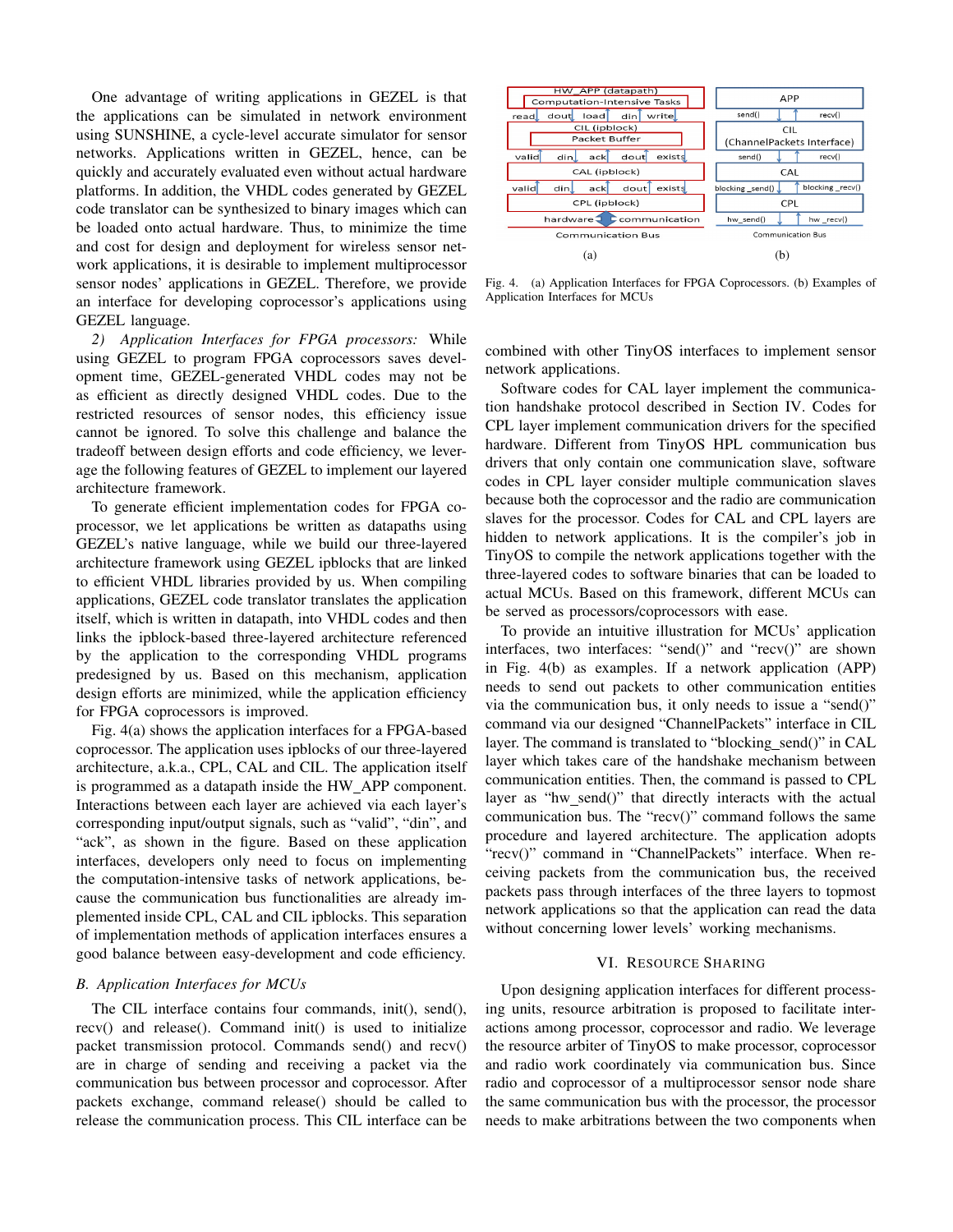they need to use the communication bus. We provide an arbitration scheme as shown in Fig. 5 to control resource assignments between different units.



Fig. 5. Resource Arbitration

For each component that wants to access a shared resource of a processor, such as SPI communication bus, the processor needs to instance a resource interface. Before using the shared resource, a component's resource interface sends a request command to the arbiter. The arbiter tracks whether the resource is in use. If the resource is available to use, the arbiter issues an acknowledgment command to the requested resource interface. The resource interface then allows the component to access the resource. Once getting the granted information, the component occupies the resource. Otherwise, the resource interface needs to wait some time and then sends the request command out again to the arbiter. After using the resource, the resource interface should send a release command to the arbiter to release the resource so that other components can access the resource.

This scheme helps the processor arbitrate the shared resource to different hardware components so that the resource can be efficiently used. This scheme is especially suitable for resource-constrained sensor nodes.

# VII. EVALUATION

Experiments for evaluating our multiprocessor nodes' design methodology are provided through the network simulator SUNSHINE and a multiprocessor sensor node testbed.

# *A. Development Efforts*

We first evaluate a multiprocessor node's application which consists of a pure three-layered framework. In the application, MCU first sends a 16 bytes' packet to FPGA. Once receiving the whole packet, FPGA sends the packet back to MCU. The communication process is achieved by our designed threelayered framework.

Using our framework, around 180 lines' codes are needed to program MCU processor. However, around 400 lines are needed if developers directly write applications for MCU processor because the developers need to write both specific hardware drivers and applications running on the sensor nodes. Table I compares development efforts between developing the application for FPGA coprocessor using our methodology and directly writing FPGA codes without using our methodology. Using our methodology, around 18 lines' codes for CPL layer, 20 lines' codes for CAL layer, 44 lines' codes for CIL layer, and 28 line's codes for FIFOs in CIL layer are needed. As a result, only 110 lines' codes are needed to use our methodology's interface at FPGA side. However, around 800 lines' codes must be provided if developers prefer directly programming FPGA applications. In addition, developers do not need to worry much about the low level hardware components' interactions when programming applications for multiprocessor sensor nodes using our framework.

# *B. Simulation Experiment*

We set up a tree network in a simulation as shown in Fig. 6. In this setting, we use TDMA scheme to assign each leaf node (node 5 to node 10) a time slot to process tasks and send one packet to their parents (node 2, 3, 4) respectively. After receiving packets from their children, the parent nodes forward the packets to the root node 1. In the experiment, we let the leaf nodes process the AES-128 encryption task before sending the encrypted packet out. The time slots were properly set to avoid packet collision as well as to maximize the throughput. We set the leaf nodes (5 to 10) as multiprocessor nodes. The root node 1 receives the leaf nodes' packets in 31.65ms.

As can be inferred from the results, the design methodology works well in heterogeneous network environments.



Fig. 6. Tree network topology

To validate the design methodology, CubeHash-512 [15], a sensor node's computation-intensive application, is used in this experiment. The process for the node to execute the application is described as follows. The processor first sends the data to the coprocessor. After executing the CubeHash function on the received data, the coprocessor sends the results back to the processor. We let the multiprocessor node execute the task before sending out packets to wireless channel. Since the time for sending the same size packets out is fixed, we only consider sensor nodes' execution time for computation-intensive tasks.

In SUNSHINE simulator, CubeHash-512 is configured to run on a multiprocessor sensor node. The simulation process is summarized as follows. We first write network applications for multiprocessor sensor nodes and then generated threelayered software codes for MCUs using TinyOS compiler, as well as codes for FPGAs using GEZEL code translator. Then, the codes are compiled to binary images. Those binary images are simulated in SUNSHINE. The simulation time of executing CubeHash-512 is  $562.9\mu s$ , which is close to the actual execution result on real multi-processor sensor platform as shown in the next section.

# *C. Testbed Evaluation*

Since designing and validating new PCB boards takes time, to minimize the development period and to save cost, it is